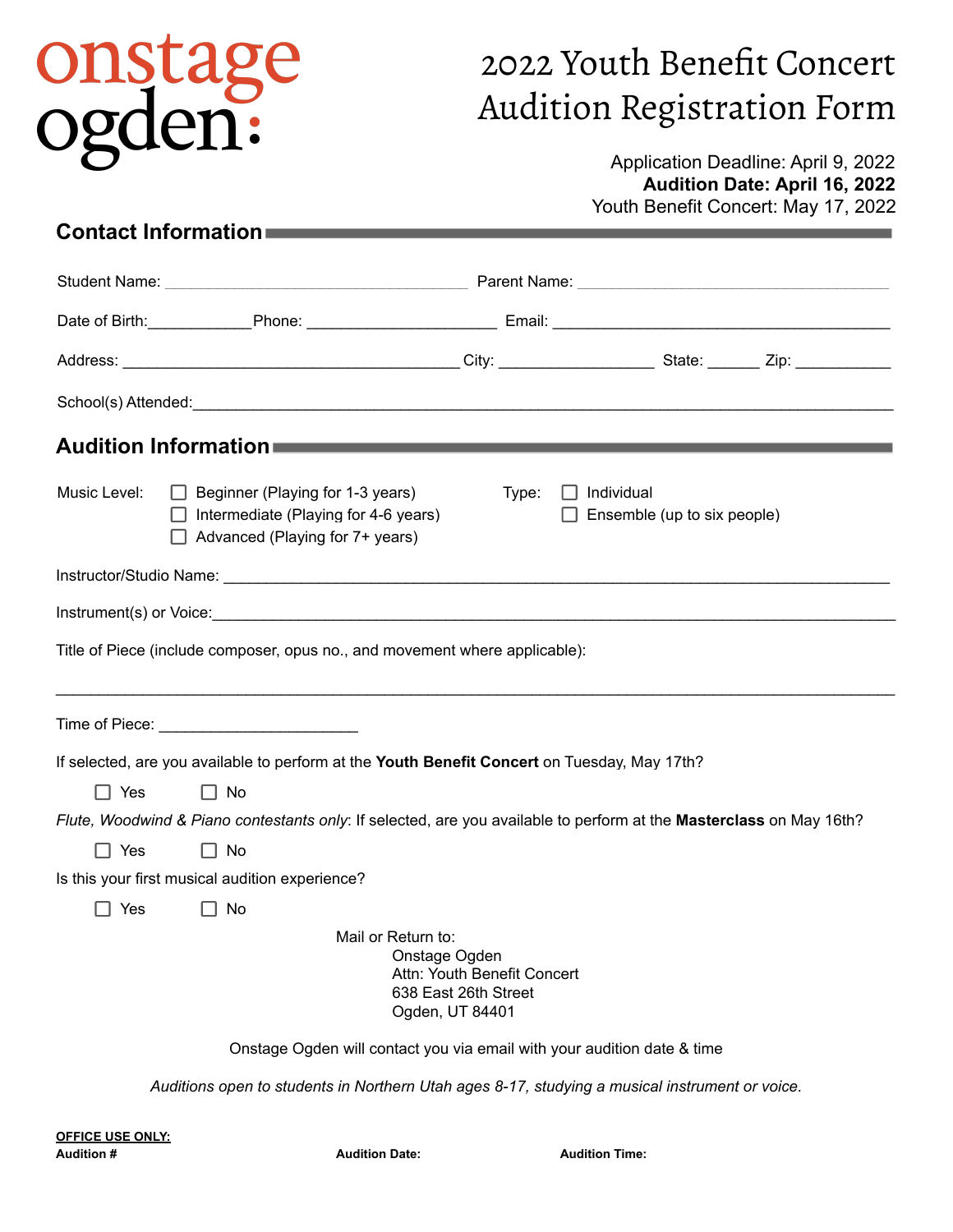## onstage<br>ogden:

## 2022 Youth Benefit Concert Audition Rules

Application Deadline: April 9, 2022

**Audition Date: April 16, 2022**

Youth Benefit Concert: May 17, 2022

- 1. The **Youth Benefit Concert Auditions** are open to students & ensembles in Northern Utah ages 8-17 studying a musical instrument or voice.
- 2. The Auditions will take place in-person on **Saturday, April 16, 2022** at Weber State University. There is no charge to audition or perform.
- 3. The **Youth Benefit Concert** takes place on **Tuesday, May 17, 2022** at Weber State University. Students selected for the concert will perform the piece they auditioned with.
- 4. Audition Applicants must be 17 or younger before May 17, 2022.
- 5. Audition Applications must be submitted to Onstage Ogden on or before April 9, 2022. Applications may be submitted online through mail-in form, or via online.
- 6. Audition Applicants must be available to perform, if selected, at the Youth Benefit Concert on May 17, 2022 at Weber State University.
- 7. All Audition Applicants must be available to audition on **Saturday, April 16th**. Applicants will be assigned a 10-minute time slot between **9am-3pm**.
- 8. Audition Applicants will be notified of their audition time via email. Slots will be assigned in the order applications are received.
- 9. Audition Applicants must audition with the same piece that they plan to play in the Youth Benefit Concert on May 17, 2022, if selected.

–OVER–

8013999214 638 26<sup>th</sup> Street OGDEN, UT 84401 onstageogden.org